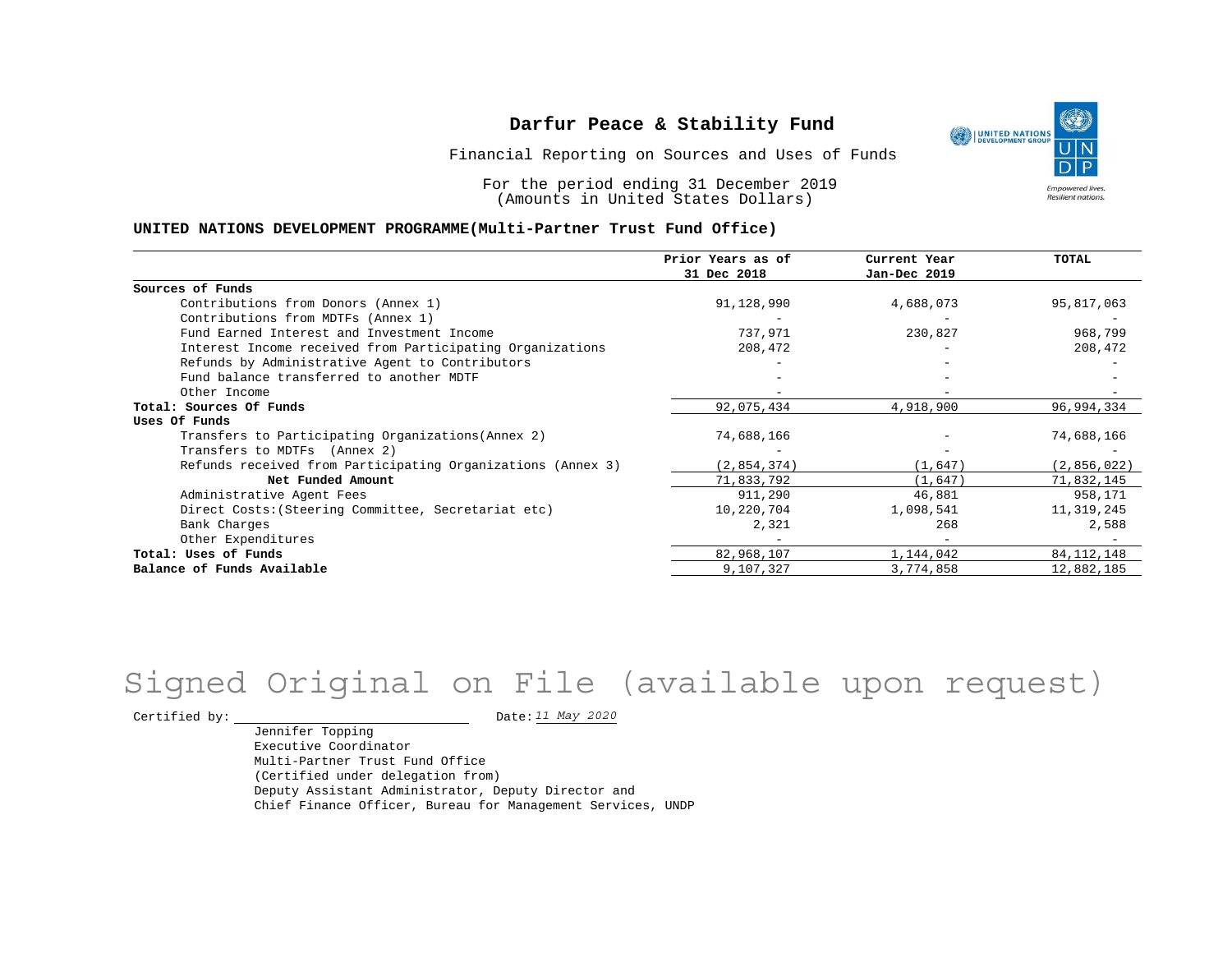O UNITED NATIONS **Empowered lives** Resilient nations.

Financial Reporting on Sources and Uses of Funds

For the period ending 31 December 2019 (Amounts in United States Dollars)

#### **UNITED NATIONS DEVELOPMENT PROGRAMME(Multi-Partner Trust Fund Office)**

**Annex - 1: Contributions**

|                                | Prior Years as of | Current Year             | <b>TOTAL</b> |
|--------------------------------|-------------------|--------------------------|--------------|
|                                | 31 Dec 2018       | Jan-Dec 2019             |              |
| From Contributors              |                   |                          |              |
| DEPARTMENT FOR INT'L DEVELOPME | 18,320,793        | $\overline{\phantom{m}}$ | 18,320,793   |
| GOVERNMENT OF DENMARK          | 942,076           | $\qquad \qquad -$        | 942,076      |
| GOVERNMENT OF GERMANY          | 3,103,750         | $\overline{\phantom{m}}$ | 3,103,750    |
| GOVERNMENT OF ITALY            | 2,556,800         | $\overline{\phantom{m}}$ | 2,556,800    |
| GOVERNMENT OF NETHERLANDS      | 20,000,000        | $\overline{\phantom{m}}$ | 20,000,000   |
| GOVERNMENT OF NORWAY           | 12,786,857        | 890,969                  | 13,677,826   |
| GOVERNMENT OF SWITZERLAND      | 3,359,001         | -                        | 3,359,001    |
| GOVERNMENT OF UNITED KINGDOM   | 5,417,078         | 1,738,739                | 7,155,817    |
| SWEDISH INT'L DEVELOPMENT COOP | 17,448,701        | 2,058,365                | 19,507,066   |
| USAID                          | 7,193,935         | $\overline{\phantom{m}}$ | 7,193,935    |
| Total: Contributions           | 91,128,990        | 4,688,073                | 95,817,063   |

## Signed Original on File (available upon request)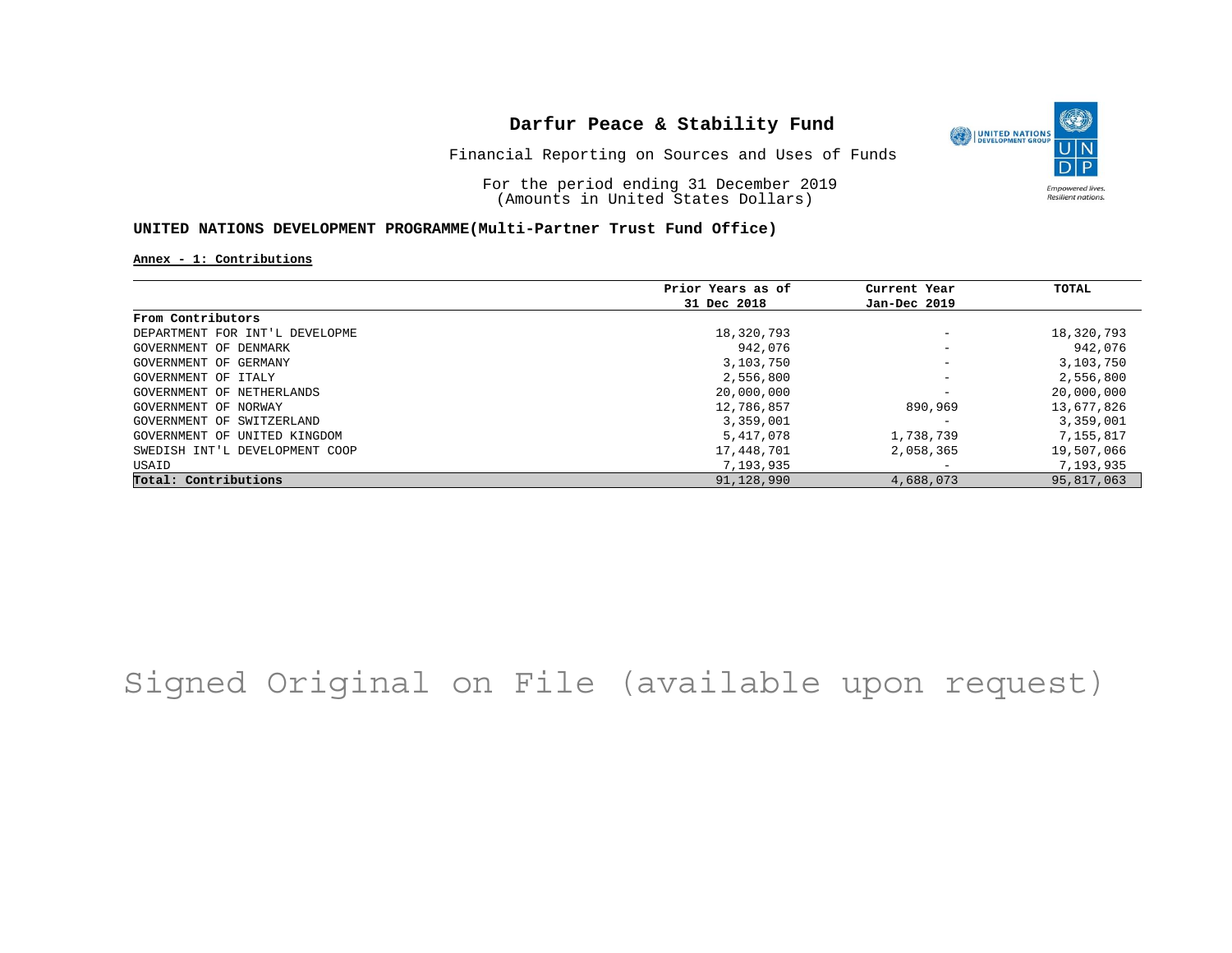

Financial Reporting on Sources and Uses of Funds

For the period ending 31 December 2019 (Amounts in United States Dollars)

#### **UNITED NATIONS DEVELOPMENT PROGRAMME(Multi-Partner Trust Fund Office)**

**Annex - 2: Transfers**

|                                | Prior Years as of | Current Year             | TOTAL        |
|--------------------------------|-------------------|--------------------------|--------------|
|                                | 31 Dec 2018       | Jan-Dec 2019             |              |
| To Participating Organizations |                   |                          |              |
| FAO                            | 2,000,000         | $\qquad \qquad -$        | 2,000,000    |
| UNDP/NGO                       | 65,696,864        | $\overline{\phantom{0}}$ | 65,696,864   |
| UNDP                           | 13,086,702        | 1,098,541                | 14, 185, 243 |
| UNHABITAT                      | 1,293,417         | $\qquad \qquad -$        | 1,293,417    |
| UNICEF                         | 2,831,887         | $\qquad \qquad -$        | 2,831,887    |
| Total Transfers                | 84,908,870        | 1,098,541                | 86,007,411   |

## Signed Original on File (available upon request)